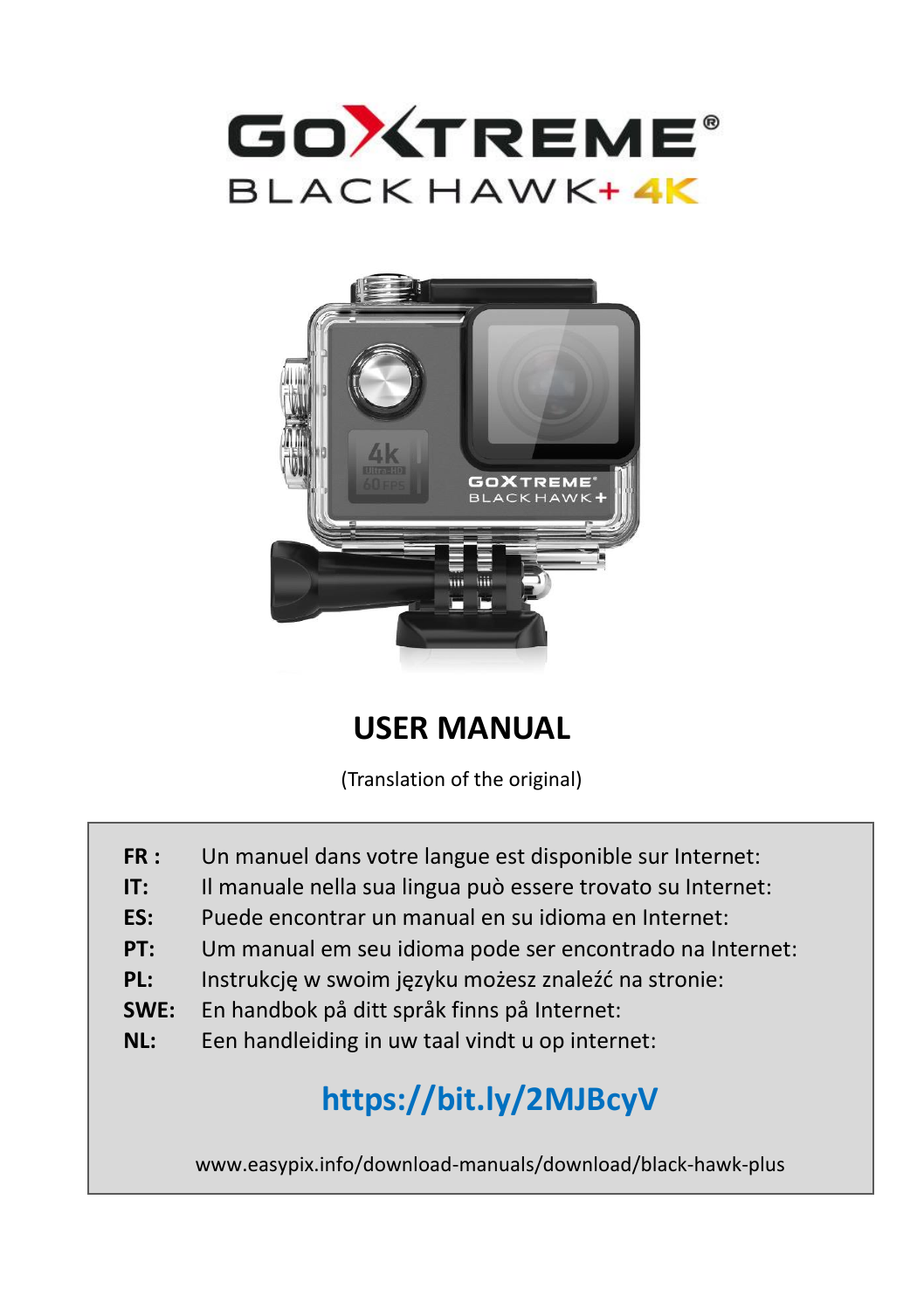# **Table of contents**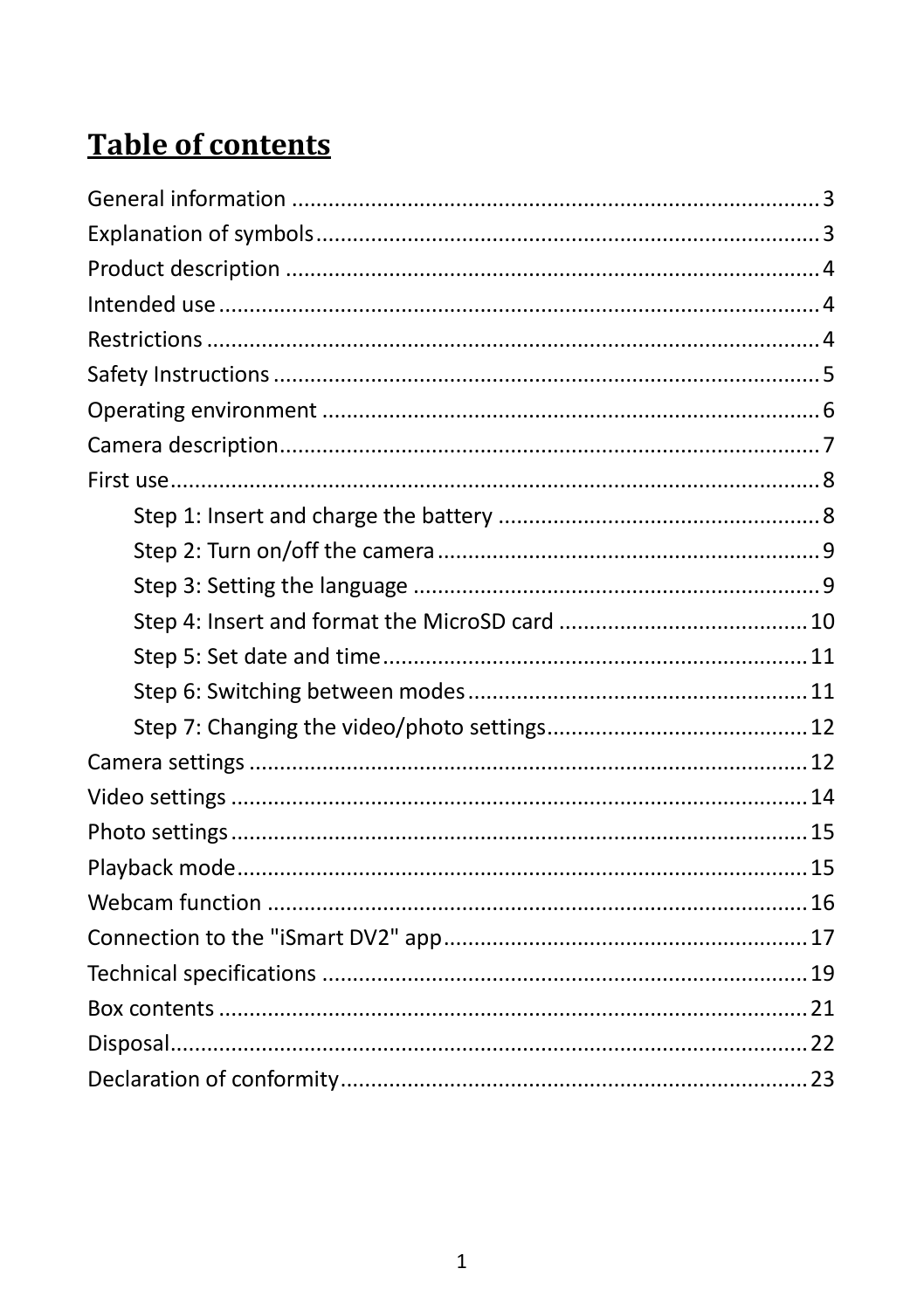#### **Disclaimer**

Easypix makes no representations or warranties with respect to this manual and, to the extent permitted by law, expressly limits its liability for breach of any warranty that may arise from replacement of this manual by another. Furthermore, Easypix reserves the right to revise this publication at any time without obligation to notify any person of the revision.

Easypix is not responsible or liable for the misuse of the information contained herein. If you have suggestions for improvement or changes or if you have found errors in this publication, please let us know.

All relevant state, regional and local safety regulations must be observed when installing and using this product. For safety reasons and to ensure compliance with the documented system data, only the manufacturer may carry out repairs on components.

Failure to observe this information may result in personal injury or equipment damage.

Copyright © Easypix GmbH

All rights reserved. No part of this publication may be reproduced, distributed or transmitted in any form or by any means, including photocopying, recording or other electronic or mechanical means, without the prior written permission of the publisher. For permission requests, please contact the publisher in writing.

Easypix GmbH, Em Parkveedel 11, 50733 Cologne, Germany. support@easypix.eu - www.easypix.eu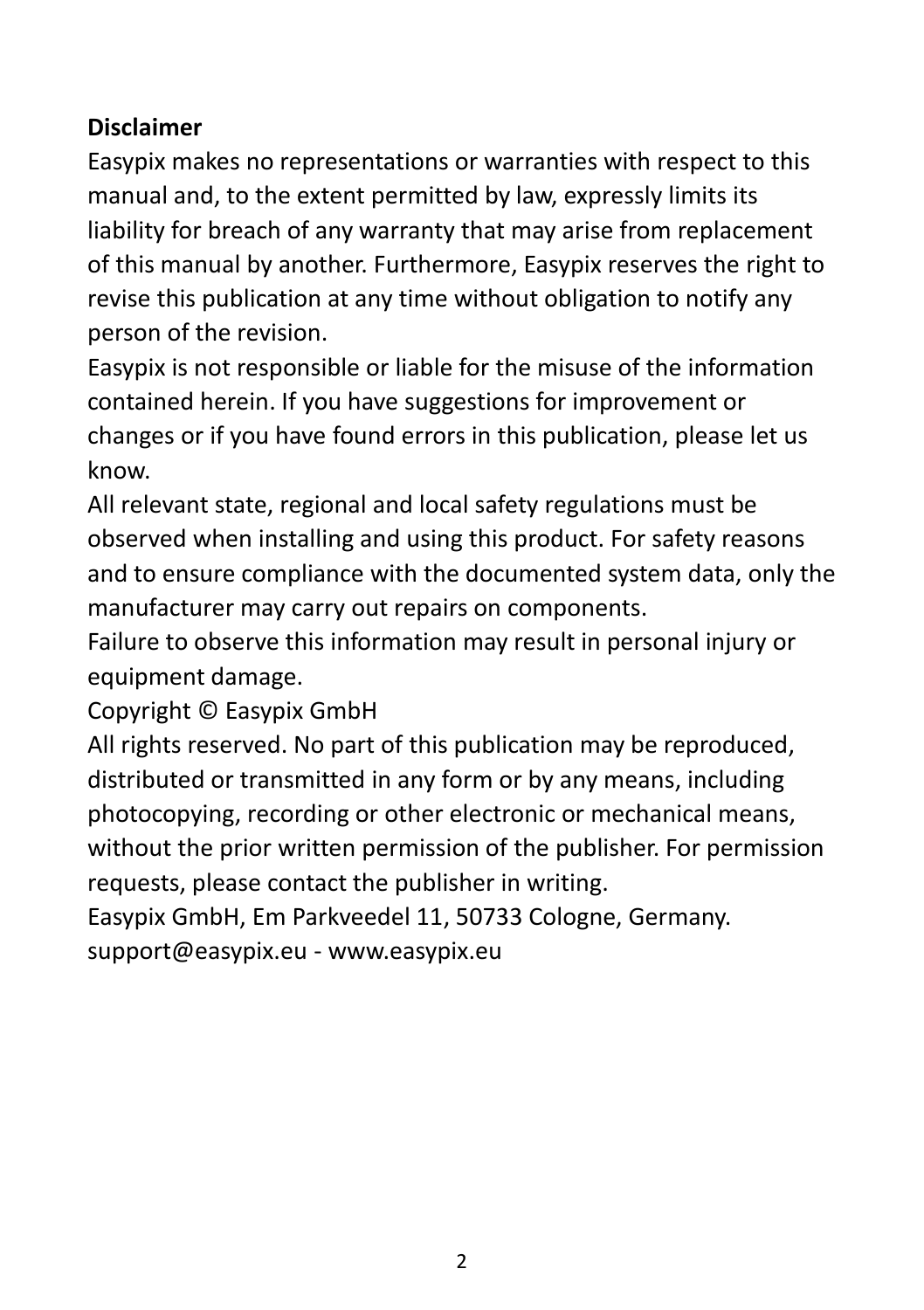# <span id="page-3-0"></span>**General information**

Please read this manual and its safety instructions before using this product. Follow all instructions. This will prevent hazards that could result in property damage and/or serious injury.

The product may only be used by persons who have fully read and understood the contents of this user manual.

Make sure that each person using the product has read and follows these warnings and instructions.

Keep all safety information and instructions for future reference and pass them on to subsequent users of the product.

The manufacturer is not liable for damage to property or personal injury resulting from incorrect handling or failure to observe the safety instructions.

# <span id="page-3-1"></span>**Explanation of symbols**



# **WARNING**

"Warning" indicates a hazard with a risk which, if not avoided, may result in injury.

# *NOTE!*

"Note" indicates information that is considered important but is not hazard-related.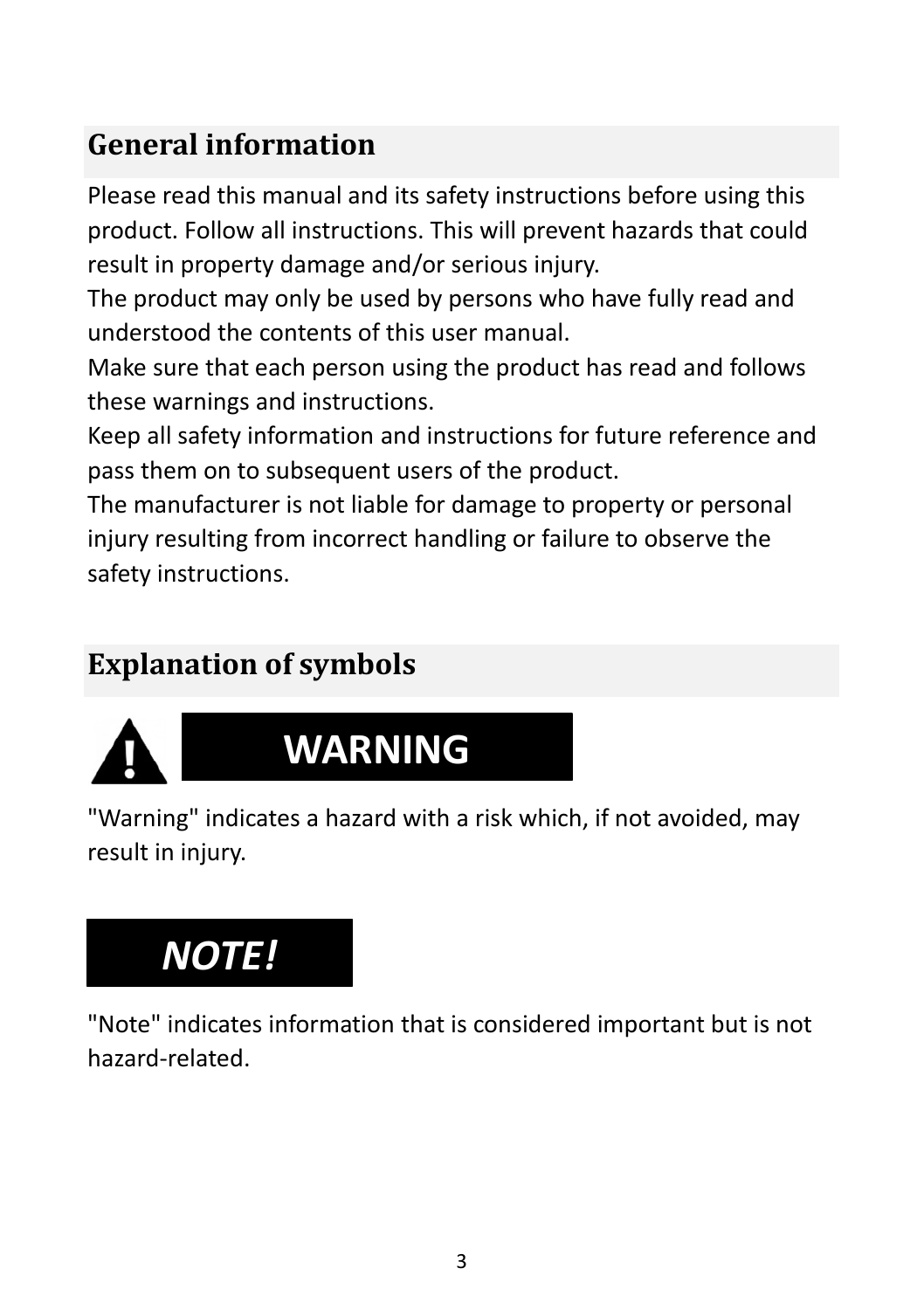# <span id="page-4-0"></span>**Product description**

GoXtreme Black Hawk+ is a 4K camera. The camera records videos and photos with an ultra-wide angle of 170°. The 2"/5cm display allows you to operate the camera easily and intuitively. It is supplied with a housing that is waterproof up to 60m, as well as a wide range of additional brackets and accessories.

### <span id="page-4-1"></span>**Intended use**

This product is suitable for use during various sports or activities. The supplied brackets allow the camera to be mounted in multiple positions: on a bicycle, helmet or on the body.

# <span id="page-4-2"></span>**Restrictions**





**The product is not suitable for children under 3 years of age. Contains small parts. Risk of suffocation.**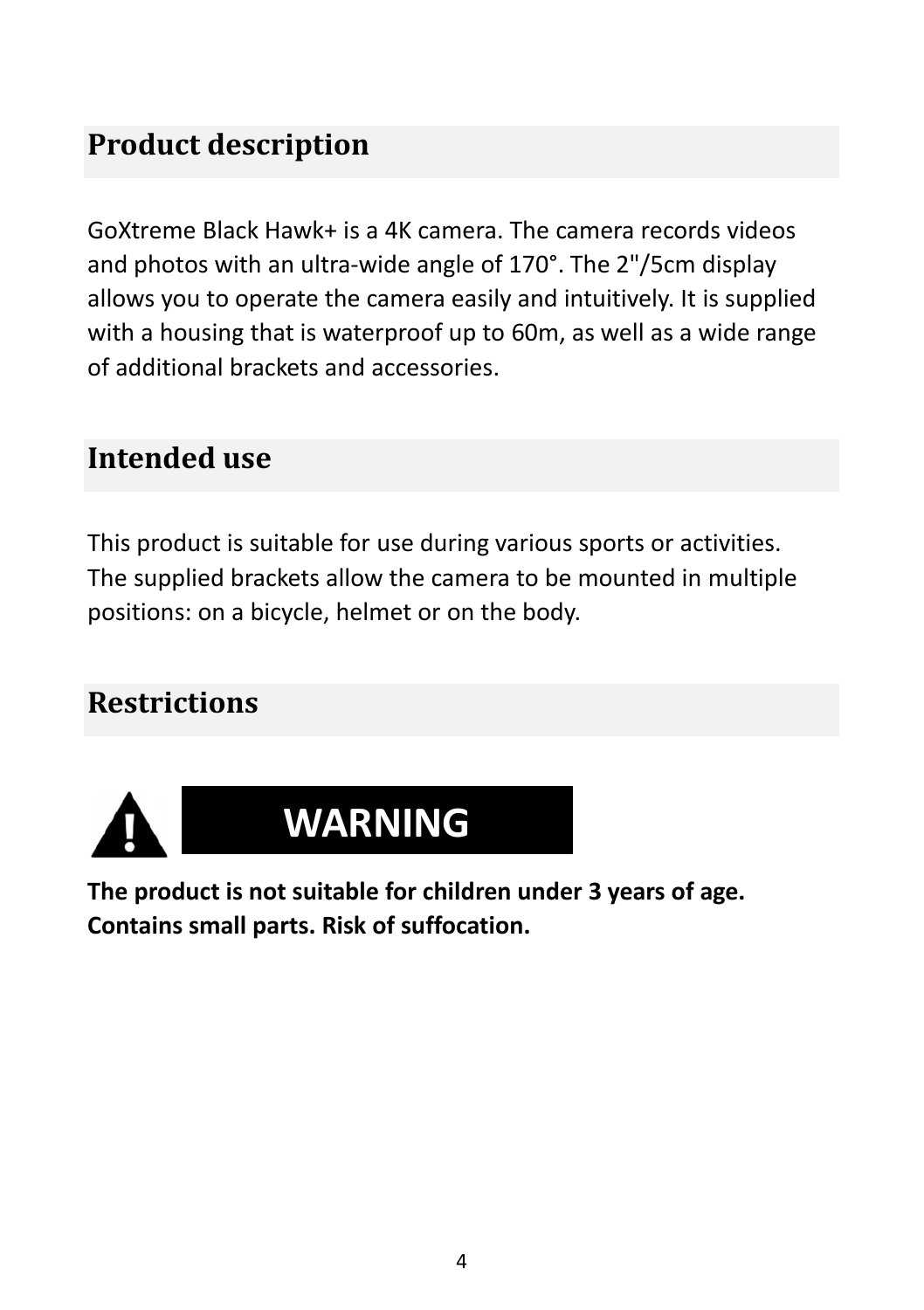# **WARNING**

**The product is not waterproof.** 

**It should only be immersed under water when securely enclosed in the supplied housing.**

- Before using the product in water, make sure that all covers and latches on the camera and underwater housing are securely closed and sealed.
- After use in salty or chlorinated water, clean the housing under tap water and allow it to dry.
- After use under water, the housing must be left open to dry in order to prevent condensation or rust formation.

# <span id="page-5-0"></span>**Safety Instructions**



# **WARNING**

**This product is only suitable for the purpose described.**

**The manufacturer is not liable for damage caused by improper use.**



# **WARNING**

#### **Please read these operating instructions carefully before use.**

- Always protect your camera from falls, bumps and shocks.
- Keep a sufficient distance from objects that generate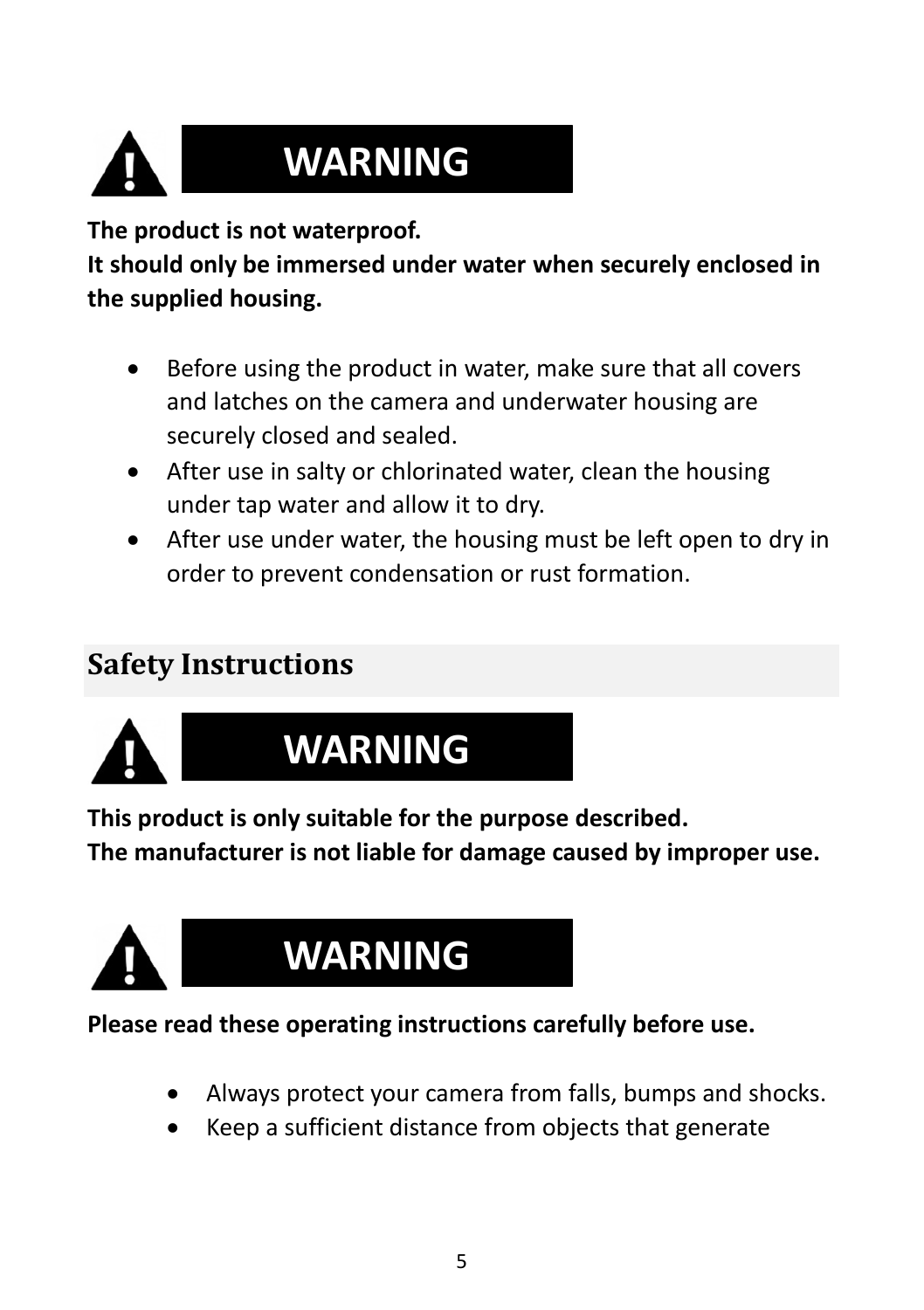strong magnetic fields or radio waves to prevent them from damaging the product or affecting the sound and picture quality.

- In the unlikely event of overheating, smoke or unpleasant odours coming from the unit, disconnect it immediately from the charging cable and remove the battery to avoid fire.
- Please do not disassemble the product. Doing so will void any warranty.
- Please dispose of the waste and residues at the end of the product's life in accordance with local laws and regulations.

### <span id="page-6-0"></span>**Operating environment**

- To avoid condensation inside the housing or behind the lens, the product should not be exposed to large differences in temperature and humidity.
- Store the product in a cool place (at room temperature) in a dry and dust-free environment and never expose it to high temperatures or prolonged exposure to direct sunlight.
- Protect the product from falls, bumps and knocks.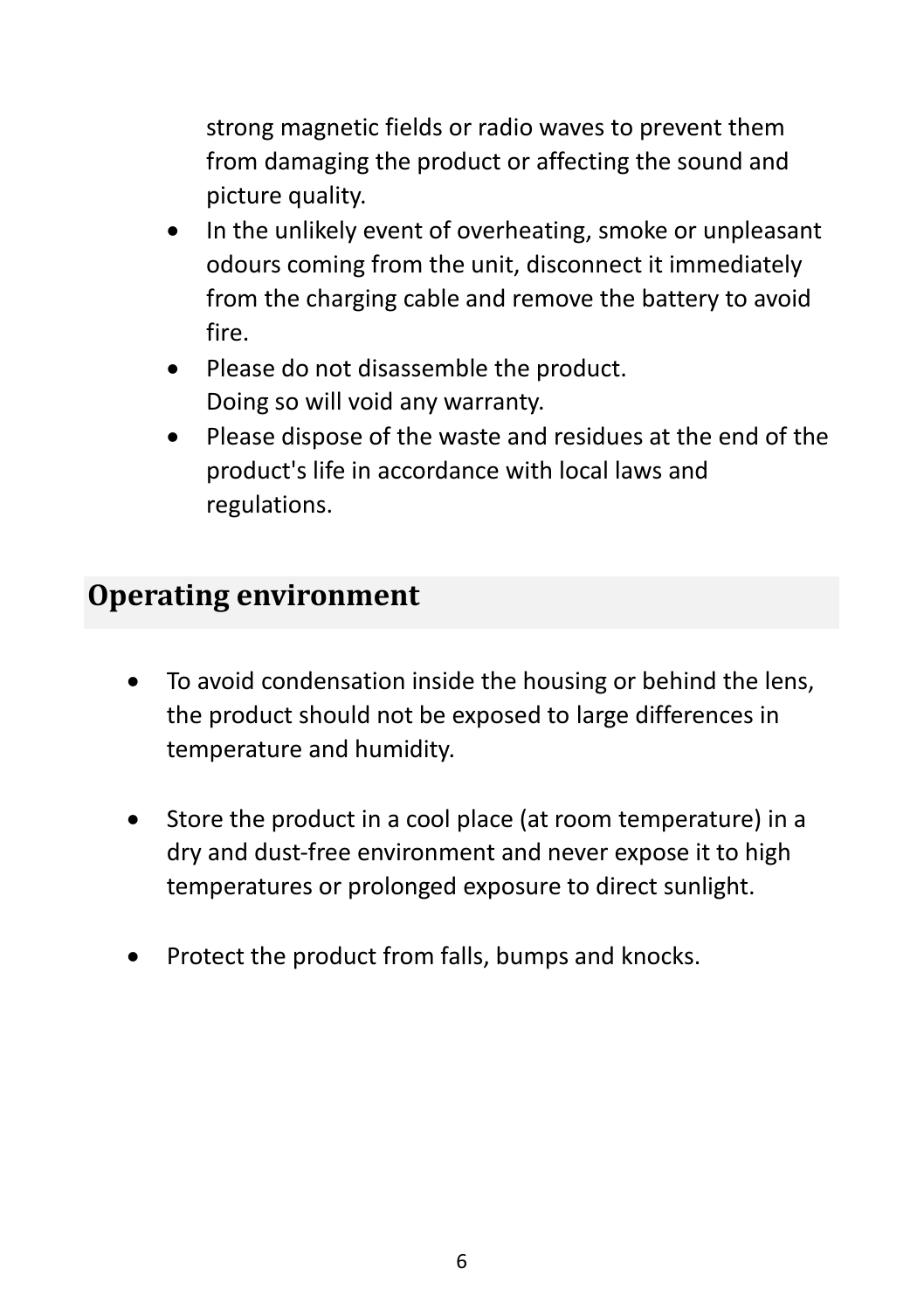# <span id="page-7-0"></span>**Camera description**



- 1. OK Button / WiFi
- 2. Power / Mode Button
- 3. Up Button
- 4. Down Button
- 5. Microphone
- 6. USB
- 7. MicroSD slot
- 8. HDMI
- 9. Display
- 10. Battery compartment
- 11. Tripod socket



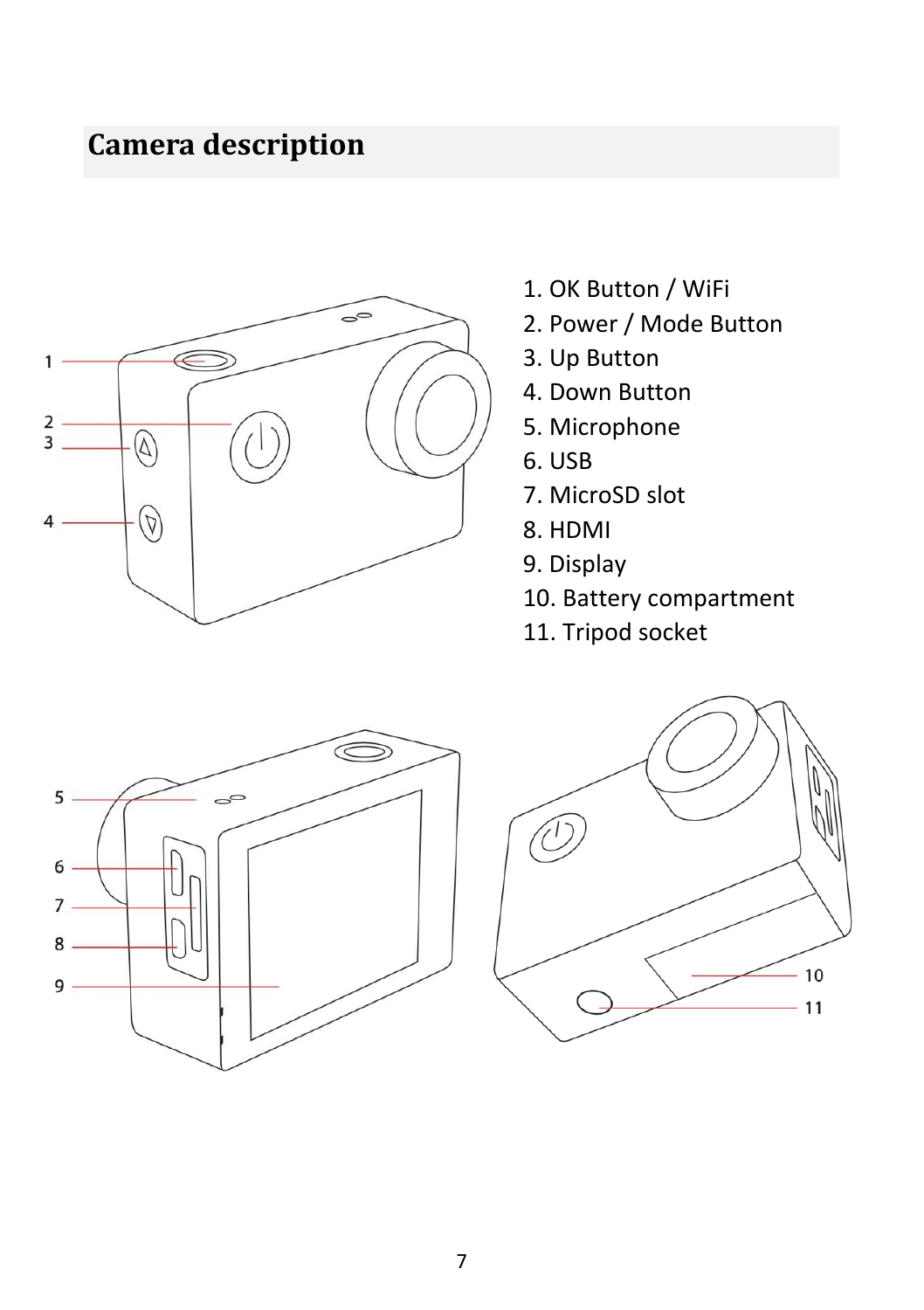# <span id="page-8-0"></span>**First use**

# *NOTE!*

**To ensure optimum performance from your camera, please follow the steps below when using the camera for the first time:**

### <span id="page-8-1"></span>**Step 1: Insert and charge the battery**

Before using the product for the first time, make sure that it is fully charged.

- Open the battery compartment cover, insert the battery and charge it for between 5 and 6 hours.
- Keep the device away from children during charging.
- Ensure that the camera is turned off during charging.
- If the camera switches on automatically when connected to a power source, please turn it off to ensure the battery can be fully charged.
- Product should only be charged via the USB port of a computer or USB power supply with a maximum output of 1050mAh.
- Disconnect the USB cable connected to the product before using it.
- The battery life is up to 90 minutes under optimal conditions and is dependent on the settings used and the outside temperature.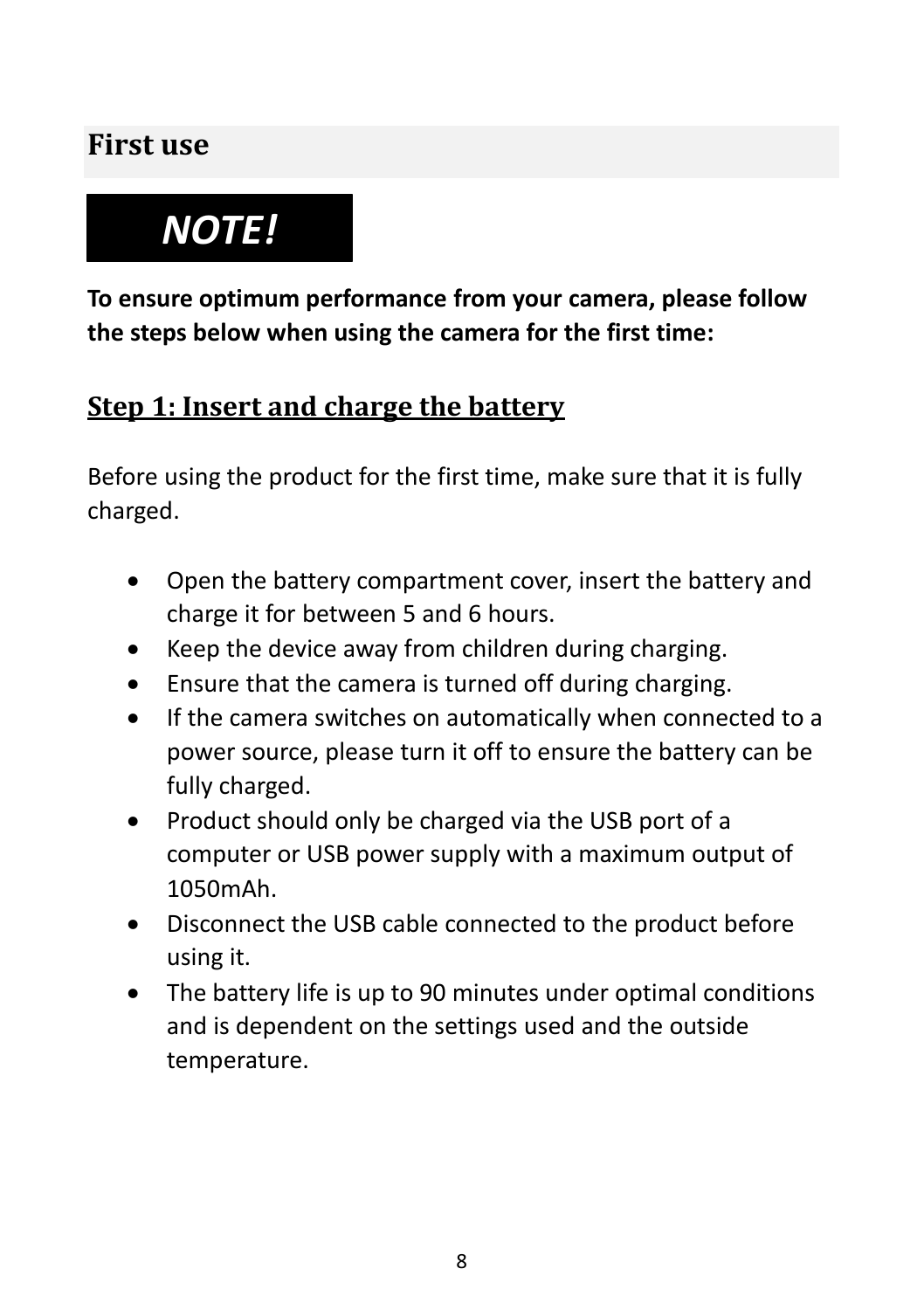### <span id="page-9-0"></span>**Step 2: Turn on/off the camera**

- Press and hold the Power button for about 3 seconds to turn on the camera.
- To turn off the camera, press and hold the Power button again for about 3 seconds.

### <span id="page-9-1"></span>**Step 3: Setting the language**

By default, the camera is set to English. To select a different language:

- 1. Press the Mode button several times until you reach the Settings menu.
- 2. Select Camera settings and confirm with the OK button.
- 3. Use the arrow keys to navigate to the sub-item "Language" and confirm with OK.
- 4. Select your language and confirm again with OK.
- 5. Use the Mode key to return to all settings and then to Video mode.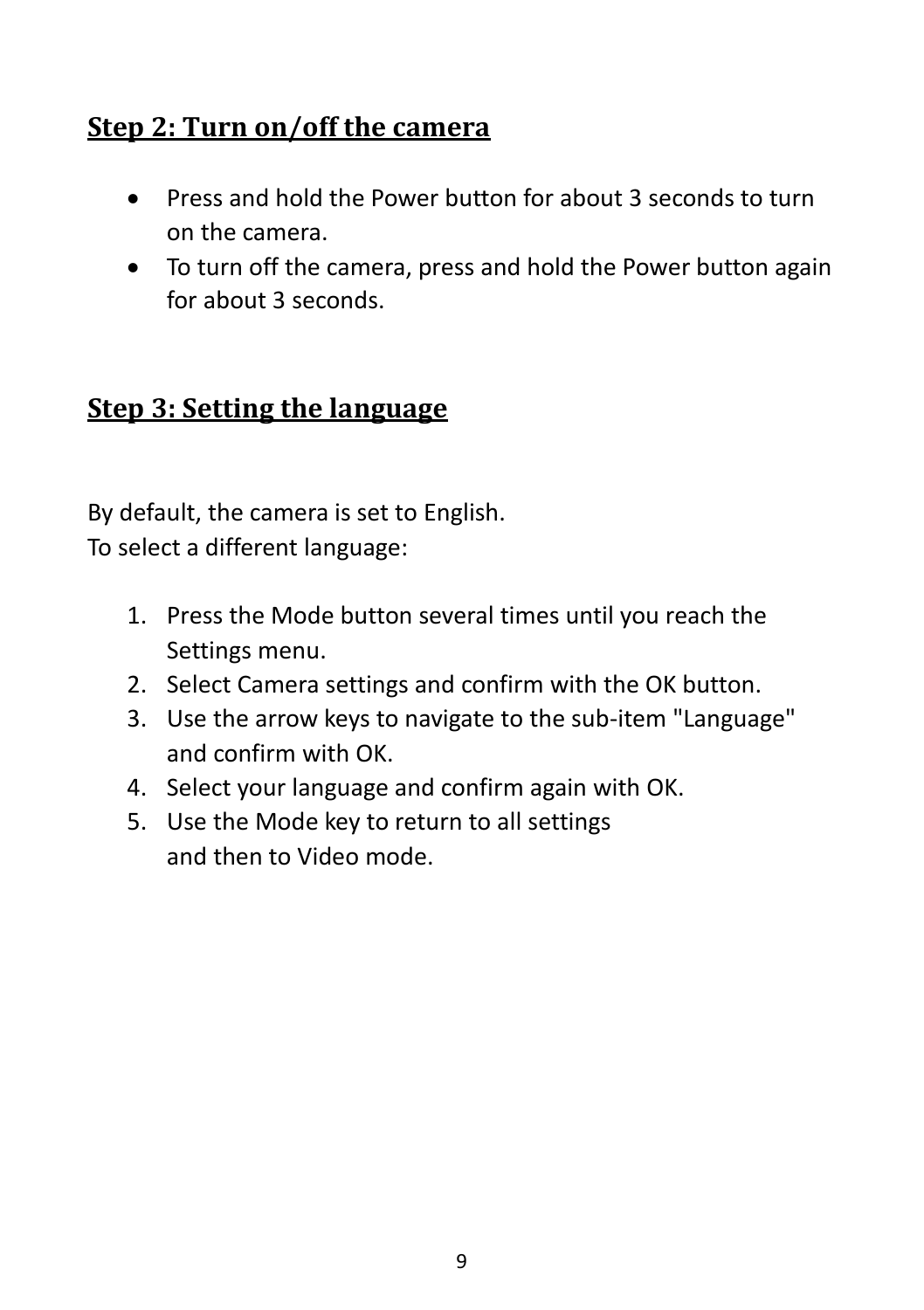### <span id="page-10-0"></span>**Step 4: Insert and format the MicroSD card**

# *NOTE!*

- **Please make sure that your memory card is formatted in the camera before using the card for the first time.**
- For best results, we recommend the use of high-quality Class 10 MicroSD cards with U3 High Speed or higher. Ensure a U3 speed memory card is always used when recording 4K video. Using a lower speed card may cause data transfer speed problems due to the large file size that a 4K video produces.
- The recording time depends on the selected resolution.
- A MicroSD card is not supplied with this product.

#### **ATTENTION!**

**Formatting deletes all files on the card.**

### **Format the MicroSD card:**

- 1. Press the Mode button several times until you reach the Settings menu.
- 2. Select Camera settings and confirm with the OK button.
- 3. Use the arrow keys to navigate to the sub-item "Format" and confirm with OK.
- 4. Follow the instructions to format the card.
- 5. Use the Mode key to return to all settings and then to Video mode.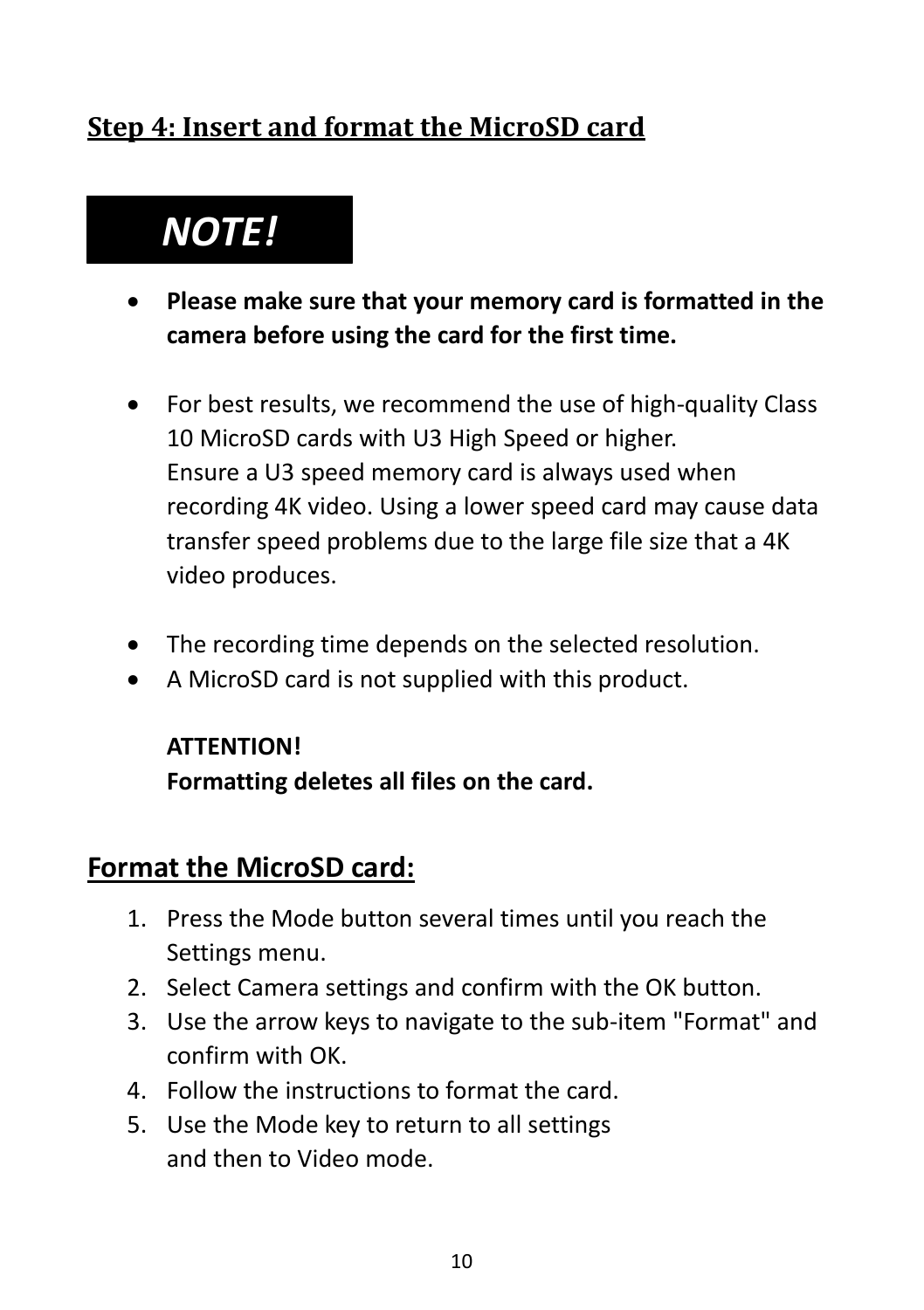### <span id="page-11-0"></span>**Step 5: Set date and time**

- 1. Press the Mode button several times until you reach the Settings menu.
- 2. Select Camera settings and confirm with the OK button.
- 3. Use the arrow keys to navigate to the sub-item "Date/Time" and confirm with OK.
- 4. Set the time or date by using the up and down arrows.
- 5. Use the Mode key to return to all settings and then to Video mode.

### <span id="page-11-1"></span>**Step 6: Switching between modes**

The Power key is also the Mode key.

Press this key to switch between the different modes of operation:

#### **Video > Photo > Settings**

In the settings you will find the choice between video settings, photo settings, playback and general camera settings.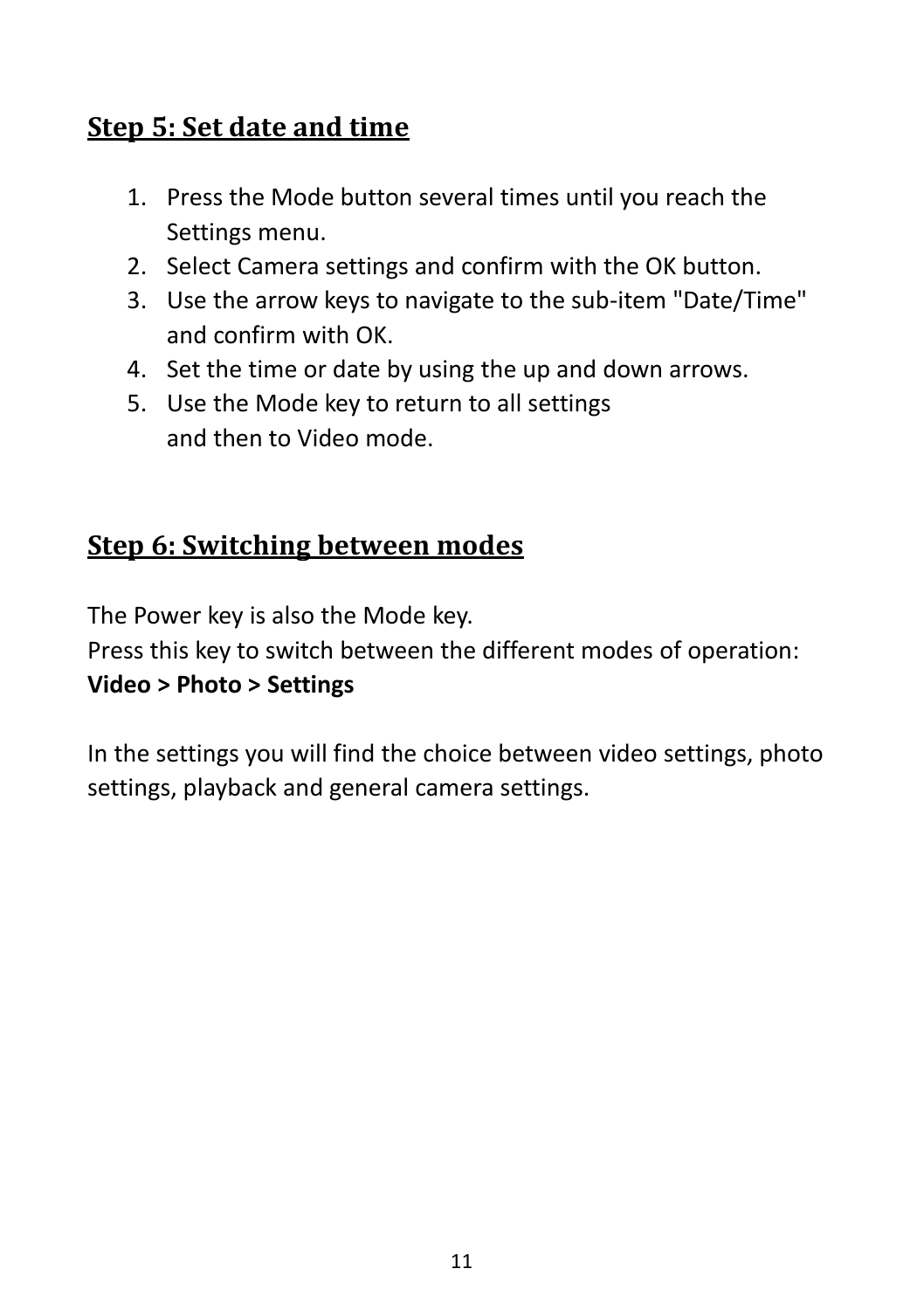### <span id="page-12-0"></span>**Step 7: Changing the video/photo settings**

#### **Video settings and photo settings you need to set separately.**

1. When the camera is switched on, it is in video mode by default.

Press the Mode button switch to Photo mode.

- 2. To change the settings of your photo or video recordings, press the mode button again to enter the general settings menu.
- 3. Then select Video or Photo Settings and scroll to the function you wish to change.

# <span id="page-12-1"></span>**Camera settings**

- 1. Press the Mode button several times until you reach the Settings menu.
- 2. Select Camera settings and confirm with the OK button.
- 3. Use the arrow keys to navigate to the sub-item you need and confirm with OK.

#### **POWER FREQUENCY:**

Select the power frequency that matches the electricity supply in your country.

An incorrect setting can cause your videos to flicker when recorded under artificial or fluorescent light.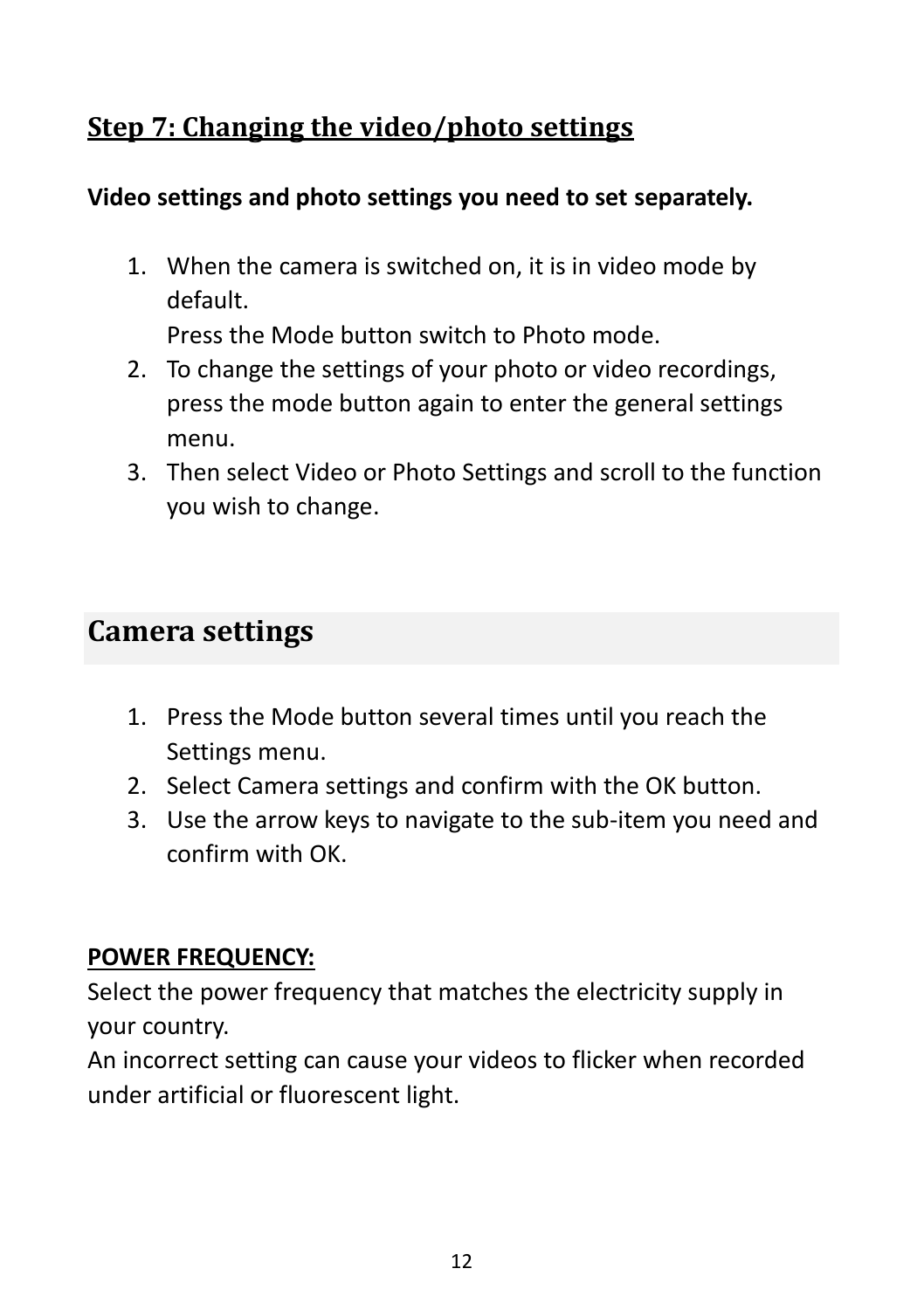#### **SOUNDS:**

Controls the volume of the key tones.

#### **WHITE BALANCE:**

White balance setting.

#### **EXPOSURE:**

Setting for exposure times

#### **DATE STAMP:**

You can remove or add the time and date stamp from your videos and recordings here.

#### **DATE/TIME:**

Select your preferred option for displaying the date on the screen and in recordings and photos.

#### **SCREENSAVER:**

To prolong battery life, the screen can be turned off after a preset time. If the screen turns off during recording, it will not affect the recording. Simply press the shutter button to turn the screen back on.

#### **AUTO POWER OFF:**

To prolong battery life, the camera can be turned off automatically after a preset time.

#### **BT:**

Activate or deactivate Bluetooth function.

#### **LANGUAGE:**

Language selection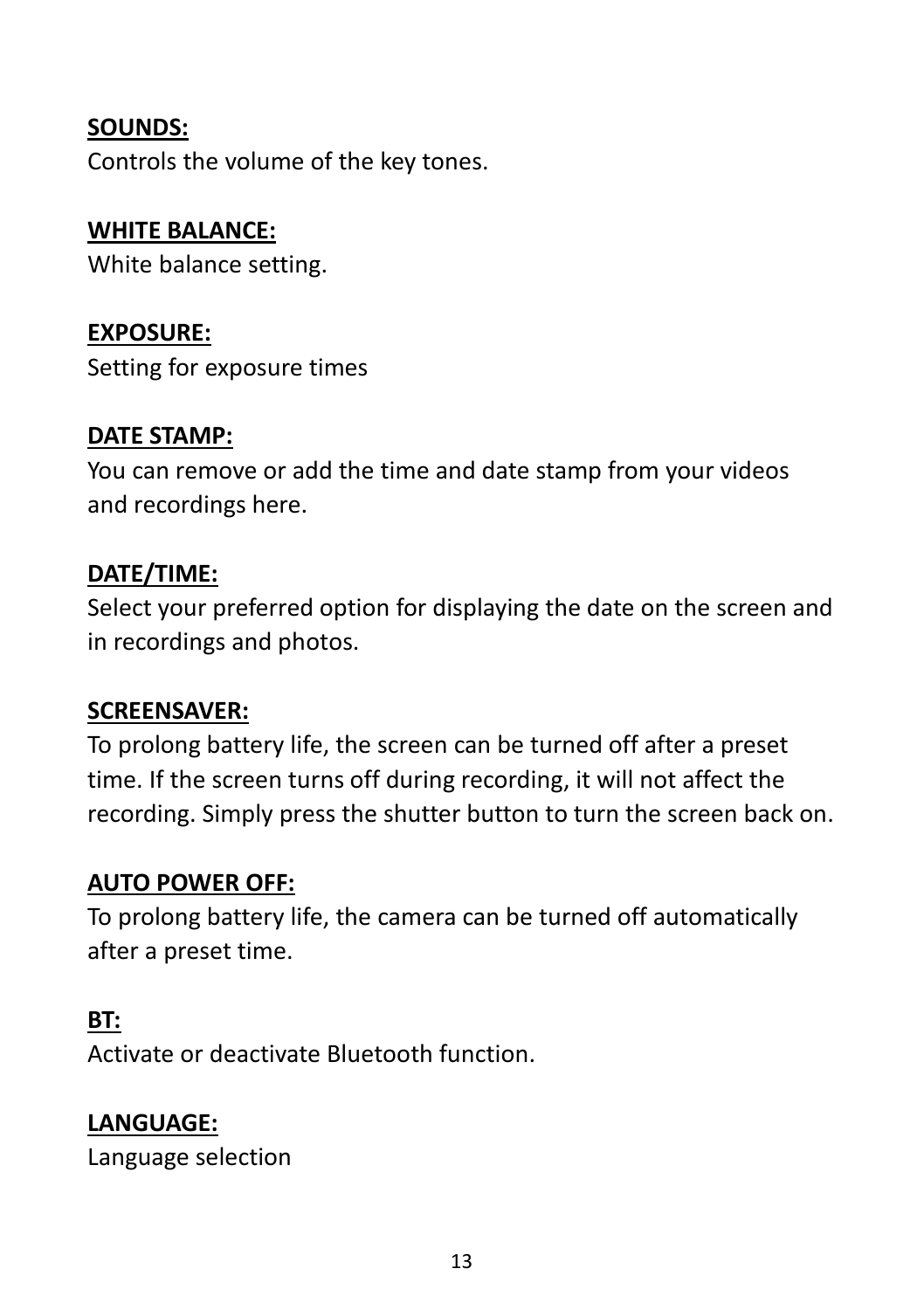#### **FORMAT CARD:**

To ensure maximum compatibility between memory card and camera, the memory card should always be formatted in the camera before first use.

Touch FORMAT to perform the formatting operation.



**Formatting will delete all files stored on the card. Ensure that all important files are backed up before formatting.**

#### **SYSTEM:**

Reset all settings, system info, card info

# <span id="page-14-0"></span>**Video settings**

- Video Resolution
- Video Mode
- Loop Recording
- Time Lapse Video
- Fast Motion Movie
- Wind Noise Reduction
- Sound Record
- Auto Low Light
- Drive Mode
- Video Scene Mode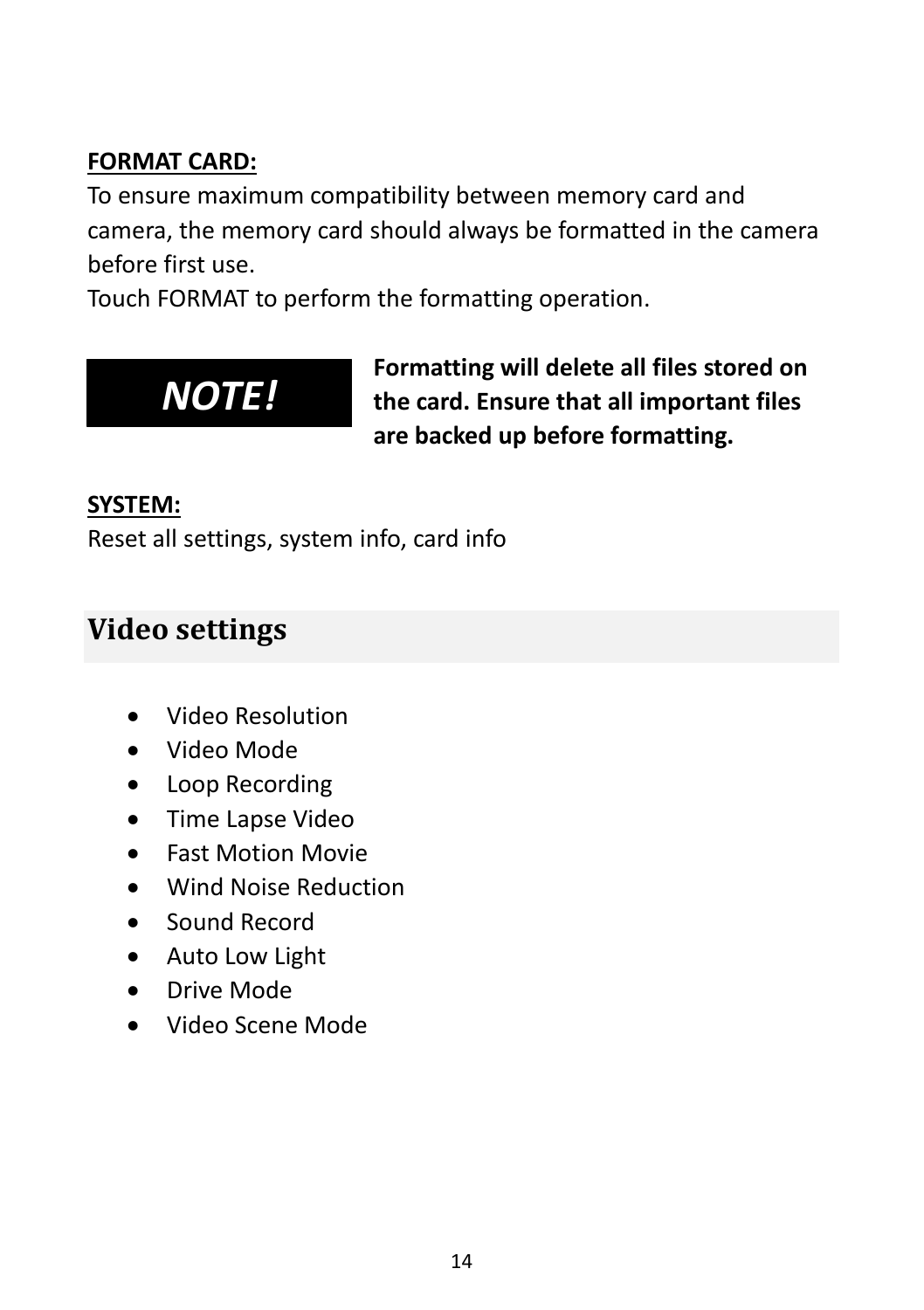### <span id="page-15-0"></span>**Photo settings**

- Photo Resolution
- ISO
- Timelapse Photo
- Shooting Time Night Lapse
- Sharpness
- Burst Photo
- Delay Timer
- Long Exposure
- Photo Scene Mode

# <span id="page-15-1"></span>**Playback mode**

- 1. Press the Mode button several times until you reach the Settings menu.
- 2. Select **Playback** and confirm with the OK button.

Use the UP and DOWN buttons to select between video or photo preview modes. Press the OK button to confirm your selection. Select the individual files for review by using the UP and DOWN arrows, then replay and stop videos or review photos by pressing the OK button again.

Remember you can always press the 'Mode' button to go back a step.

**Note:** In the unlikely event that the camera freezes during use, please remove and re-insert the battery.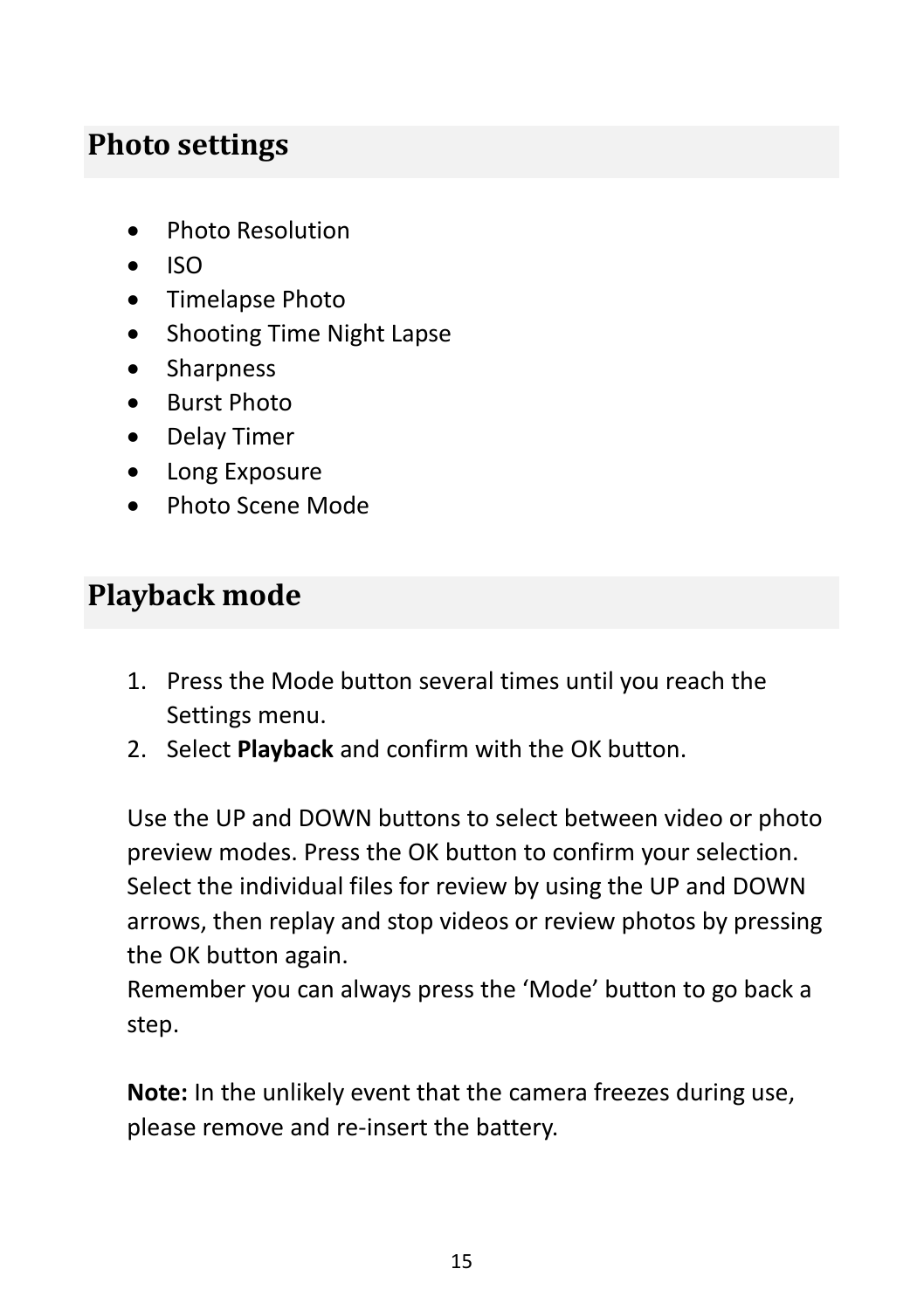# <span id="page-16-0"></span>**Webcam function**

Your action cam also features a webcam function.

To use your cam as a webcam please follow the following steps:

1. Connect the camera to your computer using the USB cable provided.

2. If prompted, select the PC-Cam or Web Cam option.

3. If you are using Windows, driver installation will be automatic and complete within 2 minutes.



Please note that the web cam function provides video only and does not include audio.

A headset or earphones with in-line mic as provided with many smartphones is required for audio.

Please note you may need to enter the settings of any app or program you use (e.g. Skype) so you can select your action cam as the preferred web cam option.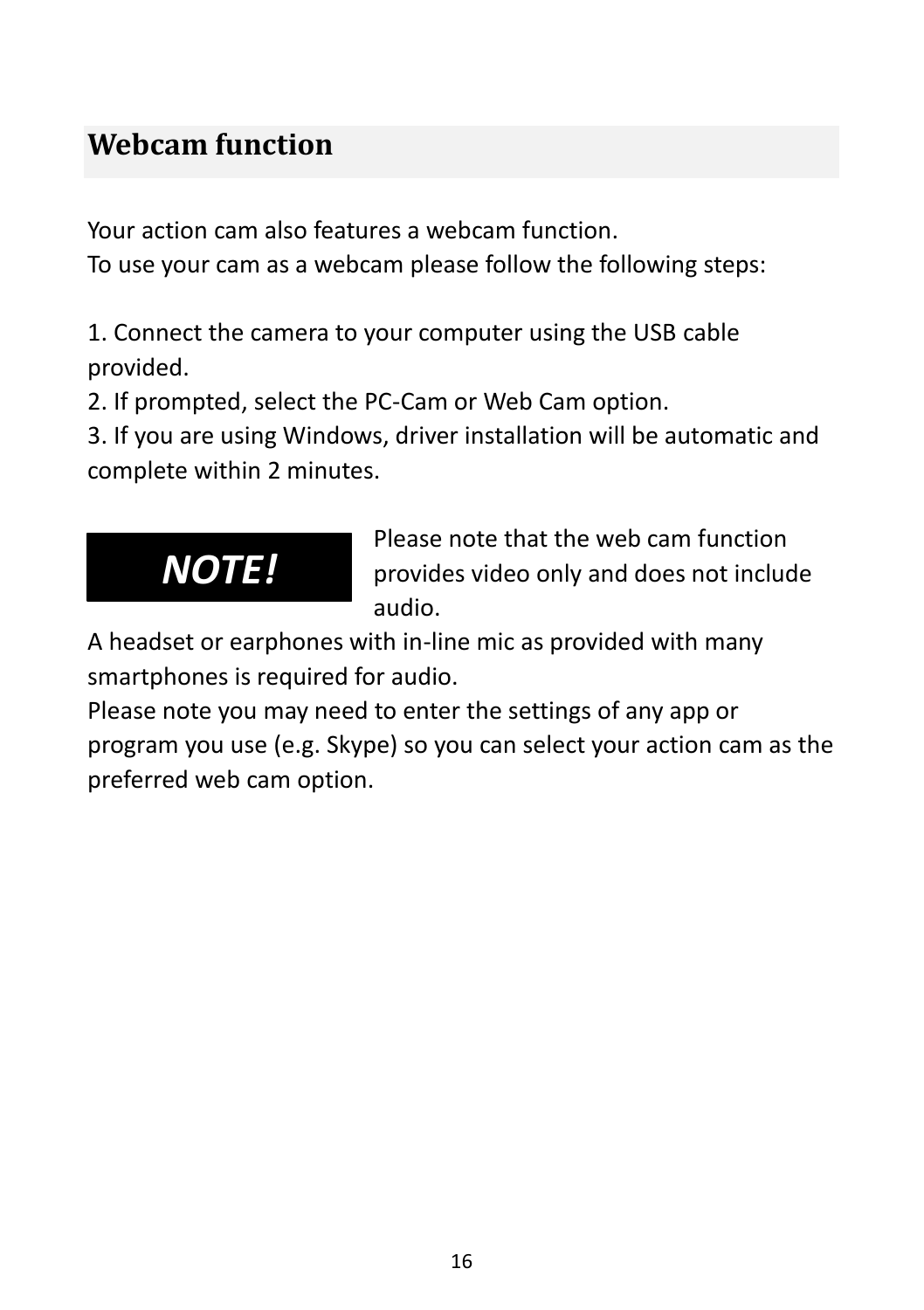## <span id="page-17-0"></span>**Connection to the "iSmart DV2" app**

1. Before using the WiFi feature, please go to the App Store or GooglePlay and install the iSmart DV2 app on your smartphone or tablet PC.





- 2. Press and hold the WiFi button for approx. 3 seconds to activate WiFi.
- a. When the WiFi is turned on, the camera displays the SSID and password for pairing your camera and smartphone.
- b. Now open the WiFi settings on your phone to select the camera WiFi ID from the available wireless networks.
- c. The password for establishing the connection is 1234567890.
- d. When the connection is confirmed, exit the smartphone WiFi settings screen and open the iSmart DV2 app to complete the connection.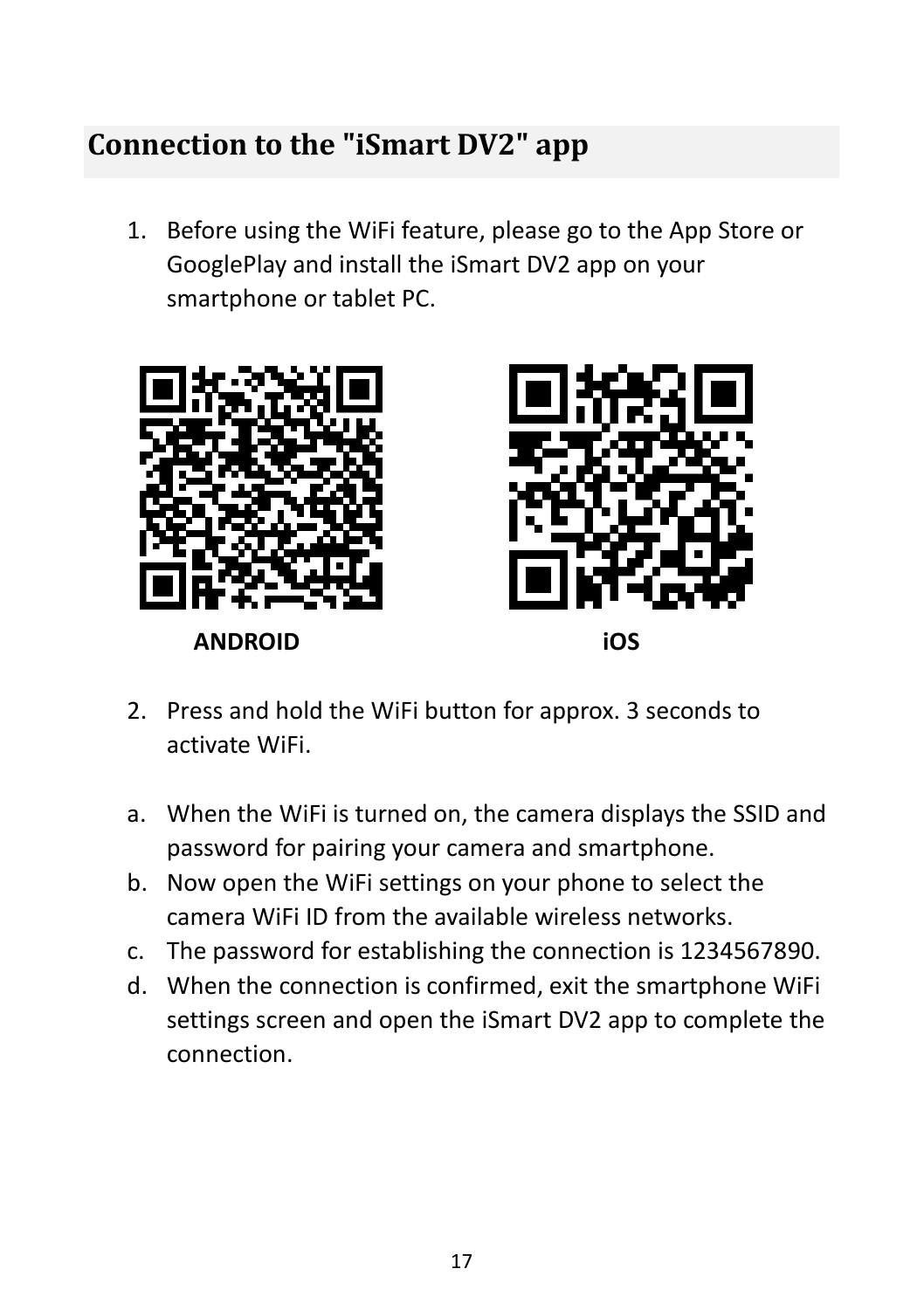# *NOTE!*

- Ensure that you have downloaded the correct app.
- Please note that wireless transmission of files via the app is not possible for videos with a resolution of more than 1080p. Files with a resolution greater than 1080p can only be transferred using a computer or card reader.
- When you use the app for live view, only network information is displayed on the camera screen.
- When you have finished using the app, please deactivate the WiFi function to save the battery.

#### **Turn off the WiFi function:**

Press the WiFi button to turn off the WiFi. The camera will return to the default home screen.

If using your camera and smartphone near a WiFi router regularly used by you, your smartphone will often connect automatically to the router network as a priorty (as your smartphone will have saved the router password) rather than to the camera.

In this case please try to connect the camera to your smartphone while maintaining a distance further away from the router so that it does not connect to the router network.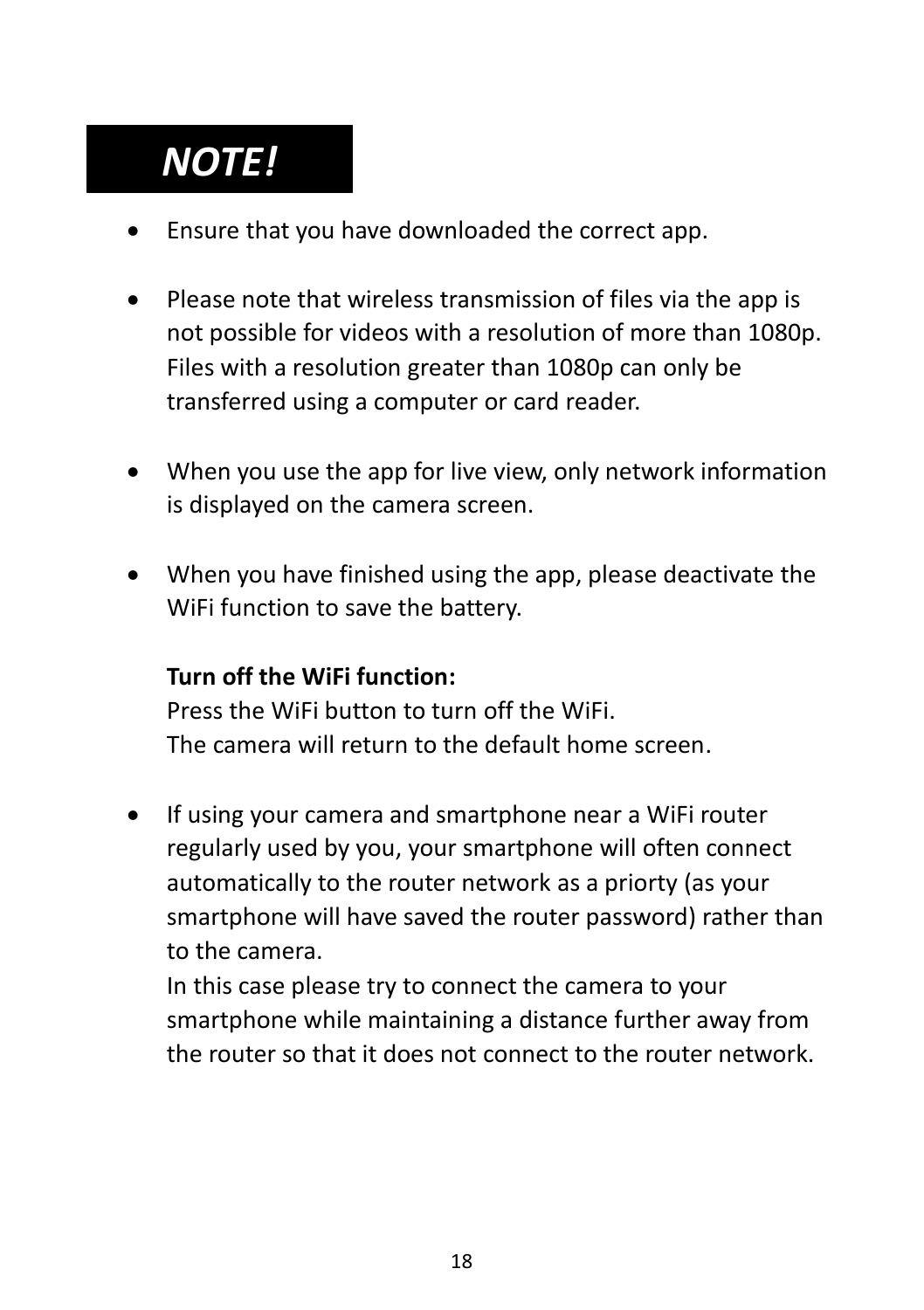# <span id="page-19-0"></span>**Technical specifications**

| <b>Video resolution</b>   | 4K (60fps / 30fps EIS)                    |
|---------------------------|-------------------------------------------|
|                           | 2.7K (60fps / 30fps)                      |
|                           | 1080p (120fps / 60fps EIS / 30fps EIS)    |
|                           | 720p (240fps / 200fps /                   |
|                           | 120fps / 60fps / 30fps)                   |
| <b>Photo resolution</b>   | 14M (interpoliert)                        |
|                           | 12M                                       |
|                           | 10M                                       |
|                           | 8M                                        |
|                           | 5M                                        |
| <b>Display</b>            | 2.0"/5cm                                  |
| <b>Sensor</b>             | 12MP                                      |
| <b>Waterproof housing</b> | Waterproof up to 60m                      |
| Microphone/Loudspeaker    | Integrated                                |
| <b>Wide angle</b>         | $170^\circ$                               |
| <b>Smooth Video (EIS)</b> | For resolutions: 4K 30fps, 1080p 30fps    |
|                           | With the EIS function, the shooting angle |
|                           | is slightly reduced.                      |
| Time lapse video          | 1s / 3s / 5s / 10s / 30s / 60s            |
| <b>Photo functions</b>    | Self-timer:                               |
|                           | Off / 3s / 5s / 10s / 20s                 |
|                           | Burst: Off, 3 pics/s, 7 pics/s,           |
|                           | 15 pics/s, 30 pics/s                      |
|                           | Time lapse photo intervals:               |
|                           | Off / 3s / 5s / 10s / 30s / 60s           |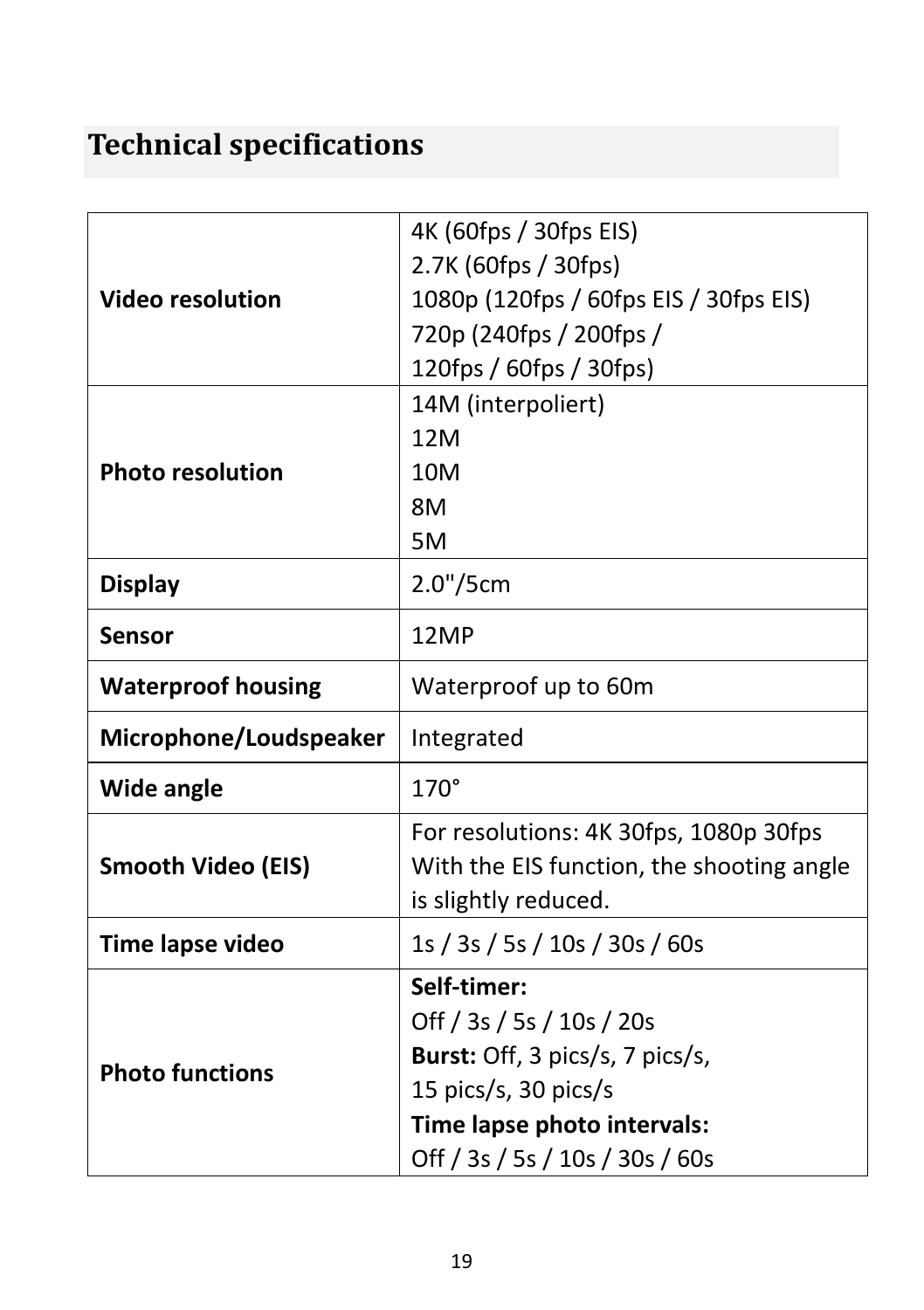|                                     | Time lapse photo shooting time:<br>5Min / 10Min / 15Min / 20Min      |
|-------------------------------------|----------------------------------------------------------------------|
| <b>Exposure</b>                     | $-2.0/-1.0/+0.0/+1.0/2.0$                                            |
| <b>ISO</b>                          | Auto, 100, 200, 400, 800, 1600, 3200                                 |
| <b>White Balance</b>                | Car / Daylight / Cloudy / Incandescent /<br>Fluorescent / Underwater |
| <b>WiFi function</b>                | Integrated                                                           |
| WiFi frequency                      | 2.4 GHZ                                                              |
| <b>WiFi SSID</b>                    | <b>GOXTREME</b>                                                      |
| WiFi password                       | 1234567890                                                           |
| <b>Bluetooth</b>                    | Bluetooth 4.0                                                        |
| <b>File formats</b>                 | H.264 MOV, JPG                                                       |
| TV mode                             | NTSC / PAL                                                           |
| <b>Frequency</b>                    | 50HZ / 60HZ                                                          |
| Auto, switch off                    | Off / 30s / 1 Min / 2 Min                                            |
| <b>Webcam function</b>              | Yes                                                                  |
| <b>Interface</b>                    | HDMI, USB 2.0 Micro                                                  |
| <b>Video Out</b>                    | HDMI: Support 1920x1080 60p<br>Output with CEC Composite: NTSC / PAL |
| <b>Battery</b>                      | Exchangeable 1050mAh Li-Ion battery                                  |
| <b>Dimensions of the</b><br>product | 61 x 42 x 23 mm (with lens 33mm)                                     |
| Weight                              | 78g                                                                  |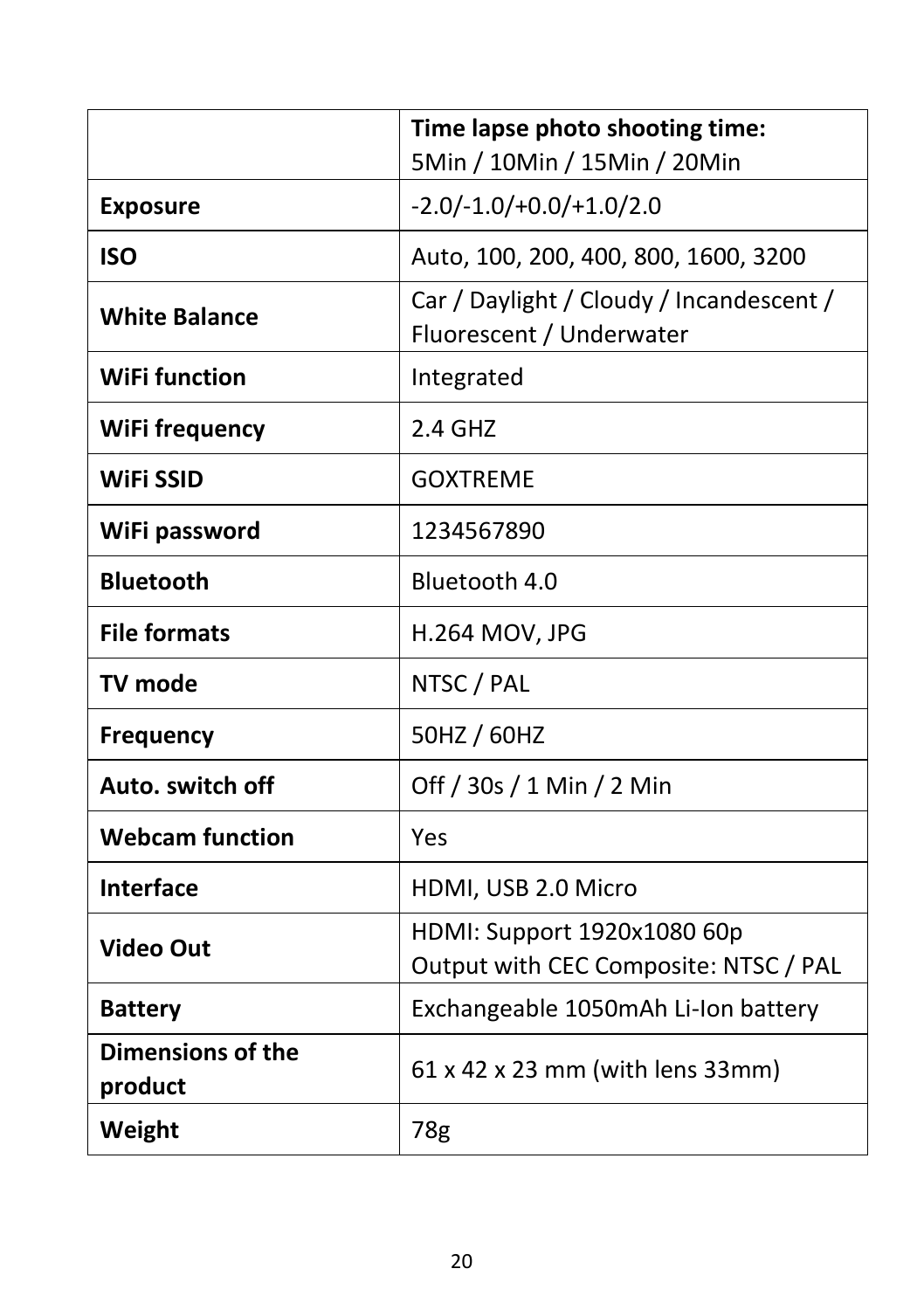|                        | - Support of                          |
|------------------------|---------------------------------------|
| <b>External memory</b> | MicroSD cards up to max. 64GB         |
|                        | - Requirement:                        |
|                        | U3 class10 cards or higher            |
|                        | - Card not included                   |
| <b>Version</b>         | <b>GOXTREME V1.0</b>                  |
| Mass storage support   | Windows XP (Service Pack 2) or higher |
|                        | Mac OS X 10.5.11 or higher            |

#### <span id="page-21-0"></span>**Box contents**

- Camera
- Waterproof housing
- Second cover for the housing (not waterproof)
- Orientation adaptors
- Tripod adapter
- Monopod adapter
- Bicycle mount
- Helmet mount
- Frame Mount
- Battery
- USB cable
- Manual EN/DE

Operating instructions in other languages are available for download at **https://bit.ly/2MJBcyV** or

www.easypix.info/download-manuals/download/black-hawk-plus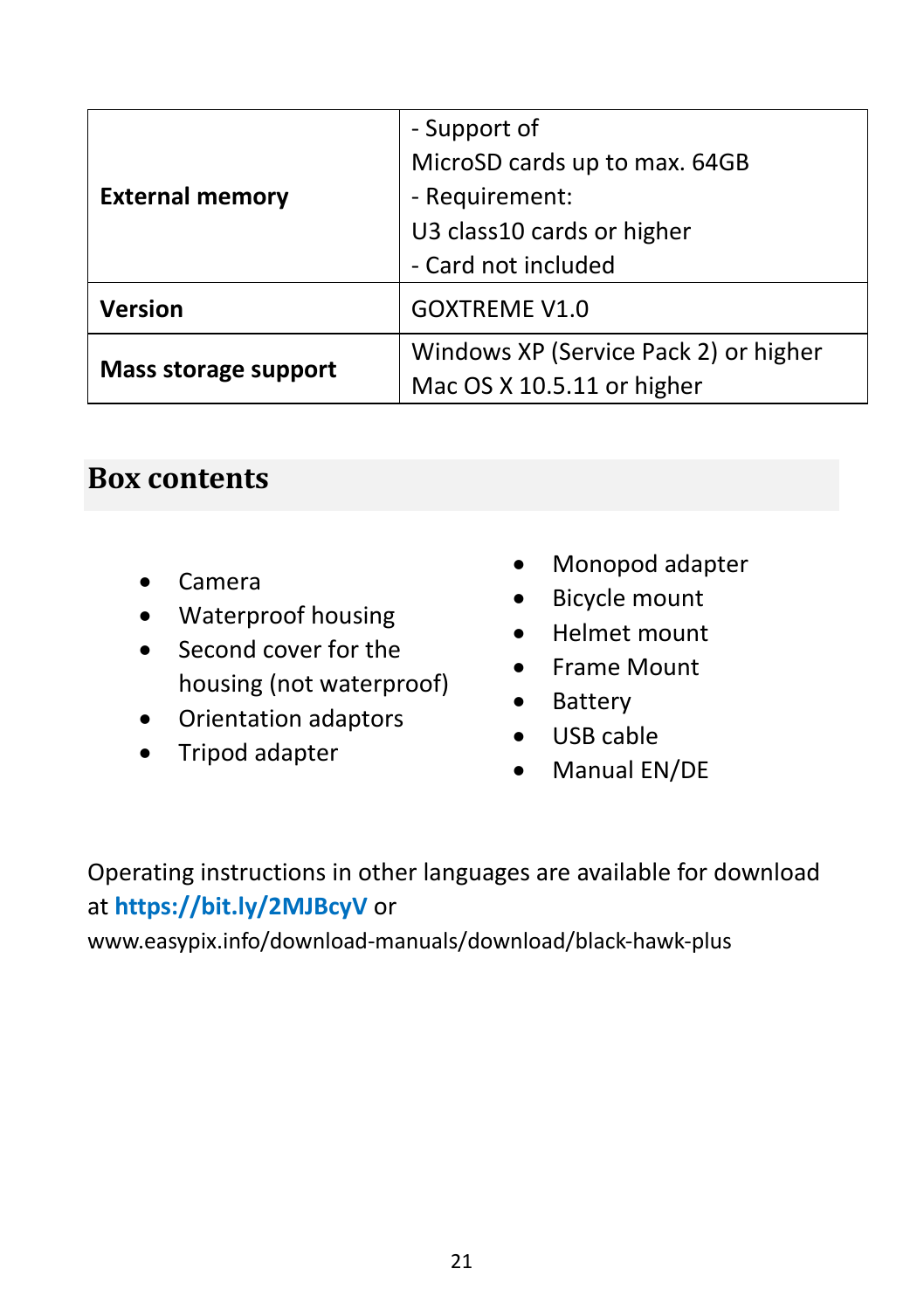

Devices marked with this symbol must not be disposed of with household waste!

You are legally obliged to dispose of old appliances as well as batteries and accumulators separately from household waste. Information on collection points that accept used devices/batteries free of charge is available from your local authority or town council.

# <span id="page-22-0"></span>**Disposal**



#### **Disposal of packaging:**

Dispose of the packaging according to its type. Add cardboard and paperboard to the waste paper, foils and plastic wrapping to the recyclable waste collection.



**Waste electrical and electronic equipment and/or batteries disposed of by users in private households in the European Union:** 

This symbol on the product or on its packaging indicates that it cannot be disposed of with household waste. You must dispose of your old appliance and/or battery by handing it over to the applicable collection system for the recycling of electrical and electronic equipment and/or batteries. For more information on recycling this device and/or battery, contact your local council, the shop where you purchased the device or your household waste disposal service. Recycling materials helps to conserve natural resources and ensures that it is recycled in a way that protects human health and the environment.